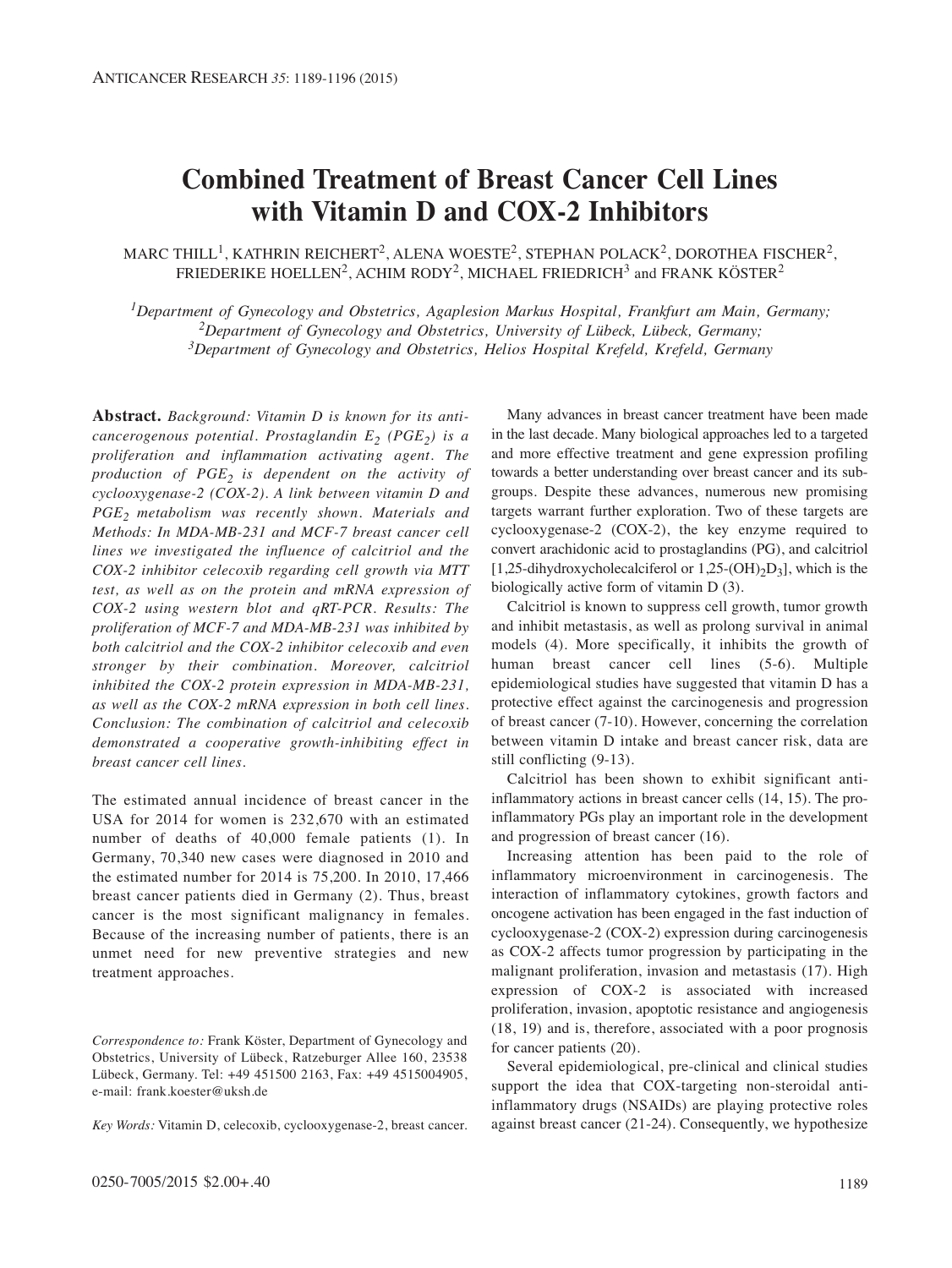that a combination of COX-2 inhibition and calcitriol could exert an increased anti-proliferative effect on breast cancer cells and could offer new prevention or treatment approaches in the future. A link between vitamin  $D$  and  $PGE<sub>2</sub>$ metabolism (25-27) in breast cancer tissue (28-29) has been already proposed in our recent publications.

The aim of the current study was to evaluate a possible cooperative activity of calcitriol, as the active form of vitamin D, and the COX-2 inhibitor celecoxib in breast cancer cells.

## **Materials and Methods**

*Cell culture.* MCF-7 and MDA-MB-231 breast cancer cell lines were purchased from Leibniz-Institut DSMZ-Deutsche Sammlung von Mikroorganismen und Zellkulturen GmbH (Braunschweig, Germany). The cells were grown in RPMI1640 (Life-Technologies, Darmstadt, Germany) complemented with 10% fetal calf serum (FCS) and penicillin/streptomycin (both from PAA-Laboratories, Cölbe, Germany), at  $37^{\circ}$ C in a humidified atmosphere with  $5\%$  CO<sub>2</sub>.

*Growth experiments.* To compare the proliferation rate between treated cells we used MTT assays. Briefly, 3,000 cells/well were plated on a 96-well microplate. After 24 h, media were changed to contain 3% FCS and test substances were added, all of which were resolved and diluted in DMSO;  $1,000 \times$  stock solutions for all calcitriol concentrations and 10,000 × stock solution for all celecoxib (both from Sigma, Taufkirchen, Germany). All solvent controls contained 0.1% DMSO. Six wells were treated for each concentration of each test substance. After 72 h of treatment, the medium was replaced by the 10% MTT solution (5 mg/ml thiazolyl blue in PBS; Sigma) for a further 4-hour incubation period. Then, the reaction was stopped and dissolution of formazan crystals was performed in the dark overnight by adding 100 μl stop-solution (10% (w/v) SDS, 50% N,N-dimethylformamide, pH 4.7). A microplate-reader (Dynatech Laboratories-MRX, DPC Biermann, Bad Nauheim, Germany) was used to measure the absorption of the wells at 560 nm.

*Protein expression.* To compare the COX-2 protein expression, 300,000 cells were plated on 6-well plates in growth medium for 24 h. Afterwards, treatment was performed in media without FCS for 24 h. Total protein was extracted by using the MPER-buffer (GE healthcare, München, Germany). Equal amounts of protein were analyzed in western blots with a monoclonal COX-2 antibody (clone CX229; Biomol, Hamburg, Germany and a β-actin antibody (clone AC-15; Sigma). Immunoreactive bands were detected with the Immobilon-Western-Chemiluminescent-HRP-Substrate on Hyperfilm-ECL-Performance-Chemiluminescent-Film (both from GE Healthcare). The films were scanned and a densitometric analysis of the protein bands was performed using the Easy-Win software (Herolab, Wiesloch, Germany).

*Expression of COX-2 mRNA.* For the relative comparison of *COX-2* mRNA expression, the quantitative reverse transcription polymerase chain reaction (qRT-PCR) was used. Therefore, 300,000 cells per well were plated on a 6-well plate in growth media and the media were replaced after 24 h by fresh media containing 3% FCS together with the test substances. After 24 h of treatment, total RNA was isolated by using QIAzol (Qiagen, Hilden, Germany). For the reverse transcription, 1μg RNA was used together with random primers and Superscript-II (Invitrogen, Karslruhe, Germany). For the qPCR, the Platinum-SYBR-Green-qPCR-Super-Mix-UDG (Invitrogen) was used. As primers for *COX-2* we used the Hs\_PTGS2\_1\_SG-QuantiTect-Primer-Assay (Qiagen) and for the hypoxanthine-guanine phosphoribosyltranferase 1 (*HPRT1*) we used the forward: 5'-TCA GGC AGT ATA ATC CAA AGA TGG T-3' and reverse: 5'-AGT CTG GCT TAT ATC CAA CAC TTC G-3' primers (synthesized at Metabion, Martinsried, Germany). The PCR protocol consisted of 42 cycles for 15 s at 95˚C and 30 s at 60˚C. Each sample was tested in duplicates. Data were further processed with the excel-based program REST-MCS<sup>©</sup>-version 2 (Oiagen).

# **Results**

*Treatment of breast cancer cell lines with calcitriol.* Calcitriol significantly decreases the growth of MCF-7 breast cancer cells at tested concentrations between 100 nM and 10 μM to 71.5% and 36.8%, respectively, compared to the solvent control (Figure 1A). The growth of MDA-MB-231 was also inhibited by 10 μM calcitriol to 88.4% (Figure 1B). Combined treatment with calcitriol and celecoxib. The growth of breast cancer cell lines was inhibited by 10 μM calcitriol as already seen in the experiment above. Furthermore, growth was significantly inhibited by 10 μM celecoxib in MCF-7 and MDA-MB-231 cells to 67.8 and 88.4%, respectively. In MCF-7, the combination of 10 μM celecoxib and 10 μM calcitriol was significantly stronger than that of calcitriol-alone (Figure 2A, a) or celecoxib-alone (Figure 2A, b). One μM celecoxib significantly decreased the growth of MCF-7 and, furthermore, the addition of 10 μM calcitriol and 1 μM celecoxib inhibited the growth to a greater extent than 1 μM celecoxib alone (Figure 2A, c). In MDA-MB-231 cells, the combinations of 10 μM celecoxib and 1 μM calcitriol (Figure 2B, a), as well as 10 μM calcitriol (Figure 2B, b), inhibited the growth significantly stronger than 10 μM celecoxib-alone. The combination of 10 μM celecoxib and 10 μM calcitriol was stronger than 10 μM calcitriol-alone (Figure 2B, c).

*COX-2 protein and mRNA expression under the influence of calcitriol and celecoxib.* The COX-2 protein could be detected in western blots of MDA-MB-231 cells (Figure 3) but not of MCF-7. After 6 h of treatment with 0.1 or 1% calcitriol, the density of the western blot signal for COX-2 was decreased in both concentrations to 62.7% compared to the solvent control. Celecoxib had no effect on the COX-2 protein and the combination of celecoxib and calcitriol decreased the COX-2 protein to 87%. The results were quantified using densitometry and normalized with the immunoreactive signals of β-actin. *COX-2* mRNA expression in MDA-MB-231 and MCF-7 cells was decreased after a 3-h treatment with celecoxib to 0.78±0,19 and 0.78±0.32, respectively, as well as with calcitriol to 0.59±0.23 and 0.58±0.32, respectively (Table I). It is remarkable, that nearly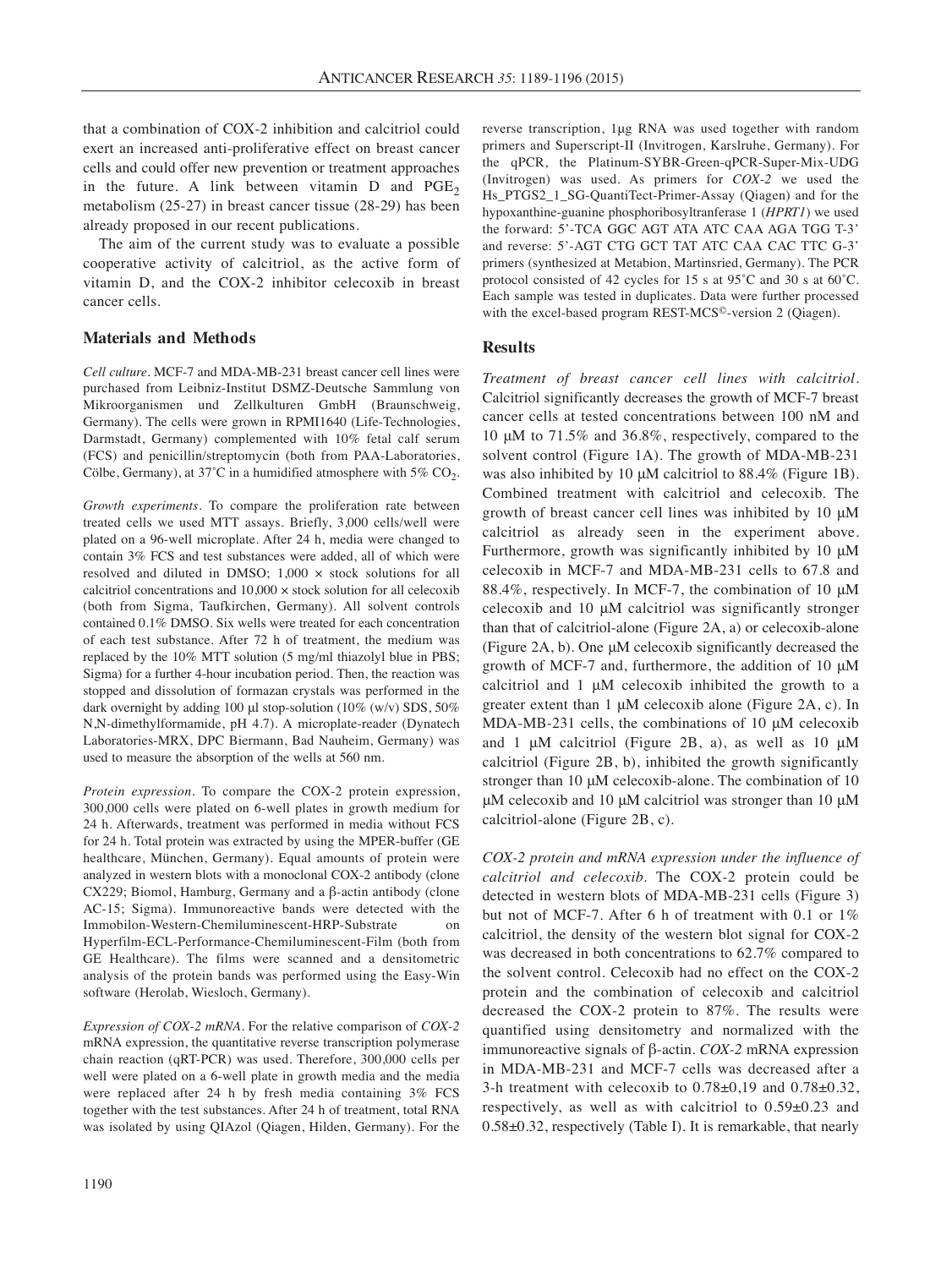

Figure 1. *The influence of calcitriol on the growth of breast cancer cell lines. Cell growth of MCF-7 and MDA-MB-231 cells was assessed by the MTT assay after 72 h of treatment with various concentrations of calcitriol. The results are shown as mean±SEM; statistical significance: \*\*\*p<0.001; (Co, control).*



*of cultures compared to the solvent control. Statistical significance: \*\*\*p<0.001. For the combined treatments, compared to single treatments, (A): a, b and c=p<0.001 and (B): a=p<0.01, b and c=p<0.001 (Co, control; Ca, calcitriol; and Ce, celecoxib).*

the same decline in mRNA expression was found in both cell lines after treatment with celecoxib and calcitriol, because the content of *COX-2* mRNA in MCF-7 seemed to be extremely low, when compared to MDA-MB-231. The latter statement is based on an estimation deduced from the comparison of PCR-cycle-time differences between the *HPRT-1* and *COX-2* of both cell lines. The combined treatment with celecoxib and calcitriol hardly affected the *COX-2* mRNA expression. The inflammatory IL-1β increased *COX-2* mRNA in the MCF-7 cells to 2.57-fold.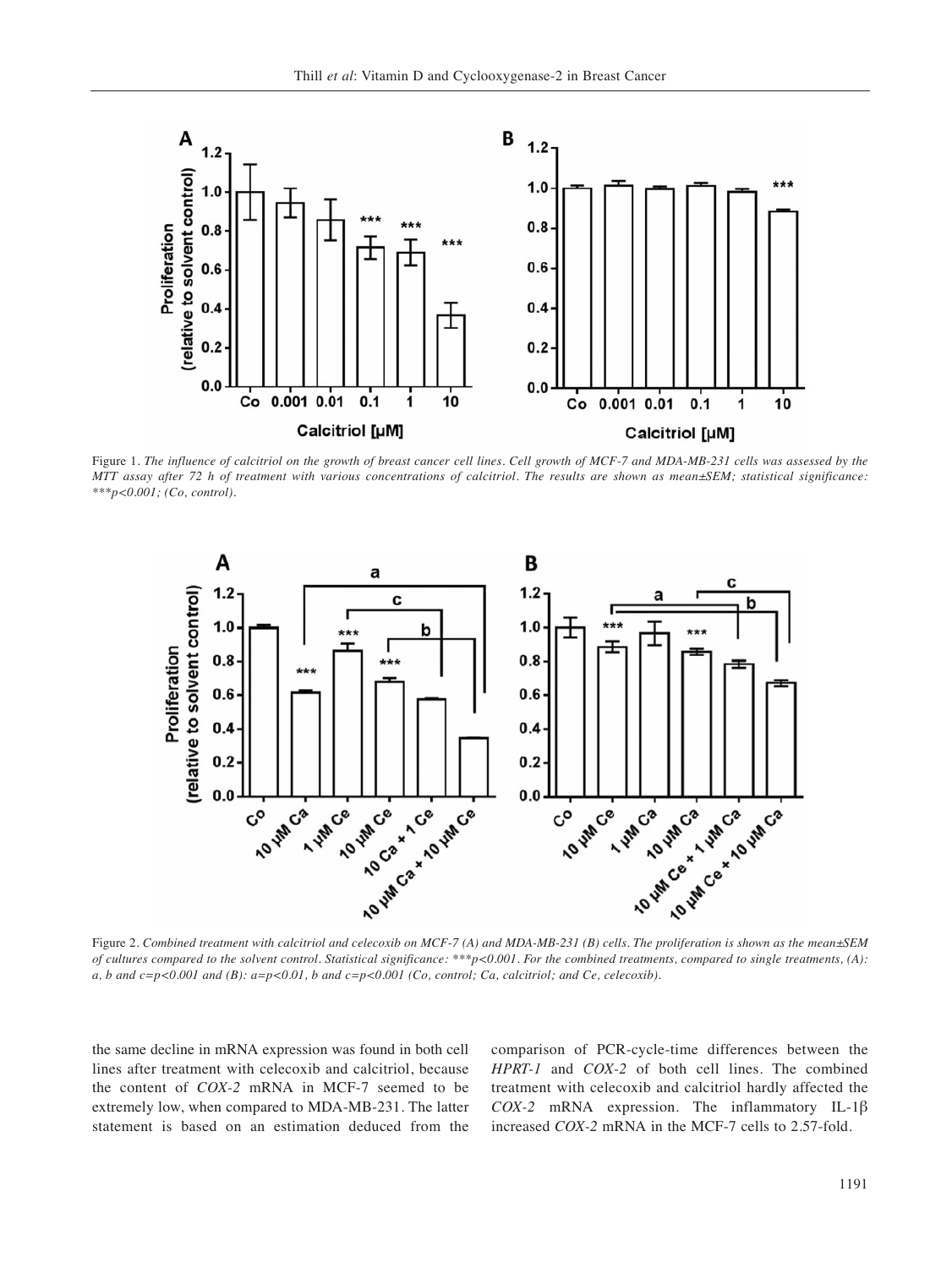

Figure 3. *COX-2 protein expression in MDA-MB-231 cells after treatment with calcitriol and celecoxib. Western blot using COX-2 antibody and β-actin as a loading control (Co, control; Ca,calcitriol; Ce, celecoxib).*

## **Discussion**

In the present study, we observed an inhibition of the proliferation in two breast cancer cell lines by both calcitriol and the selective COX-2 inhibitor celecoxib. We also recorded an additive inhibition of their combination. This additive inhibition in breast cancer cell lines is shown for the first time.

Colston and Hansen have summarized several studies and clarified that calcitriol can influence the cell cycle, cell differentiation, invasion and apoptosis of breast cancer cells *in vitro* (30). In a recently published study, we showed an inhibition of breast cell proliferation by calcitriol in MDA-MB-231, MCF-7 and MCF-10F cells (27). This is in line with data by Yuan *et al.* (17) who showed that  $1,25-(OH)_{2}D_{3}$ significantly inhibited the proliferation of MCF-7 cells in a time- and dose-dependent manner using MTT assays. In contrast to the results of Yuan *et al.*, we used higher concentrations of calcitriol to receive comparable inhibitory effects what might be explained by different growth conditions.

The main focus of our study was to treat breast cancer cell lines with the combination of calcitriol and the COX-2 inhibitor celecoxib. The growth inhibition of breast cancer cell lines that we observed by celecoxib has been shown previously (31-32); *e.g.* by Dai *et al.* who observed a timeand dose-dependent inhibition of proliferation in both MCF-7 and MDA-MB-231. In contrast to Dai *et al.* we used lower concentrations of celecoxib and only one treatment time of 72 h (32). At 10 μM celecoxib we observed a comparable reduction of proliferation than Dai *et al.*. Furthermore, we combined the application of calcitriol with celecoxib, each at 10 μM and observed significant additive effects compared to each single application. Therefore, we suggest that the combination of both substances might be a valuable tool for the targeted-treatment of breast cancer cells.

A further interesting question was to examine the connection, if any, between vitamin D and prostaglandin pathways. Therefore, we measured COX-2, the central PG- Table I. *Measurement of COX-2 mRNA after treatment with calcitriol and celecoxib. Results are the mean±SEM of treated cells versus the untreated solvent control.*

|              | Celecoxib       | Calcitriol      | $Celecoxib +$<br>Calcitriol | IL-1 $\beta$  |
|--------------|-----------------|-----------------|-----------------------------|---------------|
| $MCF-7$      | $0.78 \pm 0.19$ | $0.59 \pm 0.23$ | $0.95 \pm 0.29$             | $2.57\pm0.46$ |
| $MDA-MB-231$ | $0.78 + 0.32$   | $0.58 + 0.24$   | $1.17\pm 0.37$              | $1.27\pm0.99$ |

synthesizing enzyme, after treatment with calcitriol. A decrease of the COX-2 protein content in MDA-MB-231, as well as in the mRNA level in both tested breast cancer cell lines was found. Yuan *et al.* also addressed this issue and was able to show a decrease of COX-2 protein in MCF-7 cells; we were unable to detect the COX-2 protein in MCF-7 (17). Why Yuan *et al.* were able to detect COX-2 in western blot and we were not, might be due to a possibly different version of the cell line or different culture conditions. For us, it did not seem to be unusual that the COX-2 protein content in MCF-7 was under the level of detection, since we were estimating the *COX-2* mRNA level relative to *HPRT-1* to be approximately 1,000-times lower compared to MDA-MB-231. After treatment with celecoxib the COX-2 protein level was not decreased in MDA-MB-231. Moreover, celecoxib seemed to counteract the inhibiting effect of calcitriol. Regarding the *COX-2* mRNA our results are in line with Dai *et al.* showing a decrease in the COX-2 mRNA after treatment with celecoxib, However, in our study the mRNA was analyzed after 6 h and in the study of Dai *et al.* after 48 h (32).

Down-regulation of COX-2 expression by calcitriol is an important issue in breast cancer, because it is limiting the synthesis and biological actions of pro-inflammatory PGs (5).

Epidemiological studies support a protective effect of vitamin D. In a recently published meta-analysis the authors concluded that low blood levels of calcitriol are associated with an increased risk of recurrence and death of breast cancer patients (10). However, regarding the prevention of breast cancer by vitamin D supplementation, data are conflicting. While in the results of the meta-analysis by Sperati *et al.* vitamin D supplementation was not reducing the breast cancer risk (13), Chen *et al.* stated an inverse relationship between vitamin D intake and breast cancer risk (33).

To date, calcitriol has been evaluated in a number of preclinical and some clinical studies as an antitumor agent in different carcinomas; reviewed in Trump *et al.* (34). Up to now, the maximum tolerated dose of calcitriol is still unclear and the application of calcitriol is recommended to be used restrictively due to its potential hypercalcaemic impact (35- 36). Only a sparse number of clinical trials regarding the use of calcitriol in combination with chemotherapy for cancer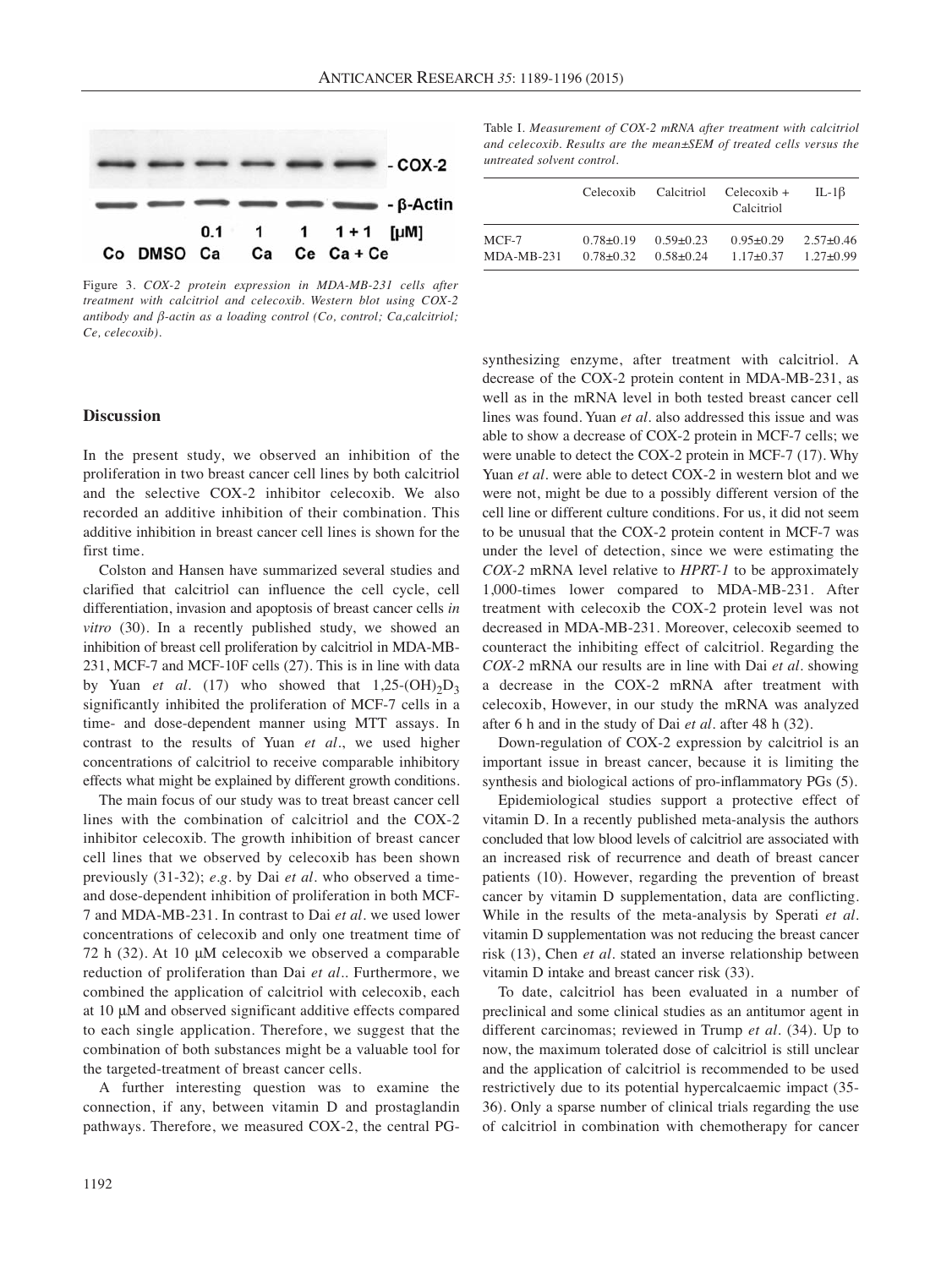treatment exist with unsatisfying results (34). The ASCENT-I-Trial (AIPC Study of Calcitriol Enhancing Taxotere) evaluated the combination of docetaxel and calcitriol in pre-treated and advanced prostate cancer patients but the study was stopped because the treatment arm of the study was associated with shorter survival compared to the control arm (37).

The importance of COX inhibitors is widely recognized, since they suppress breast cancer cell growth both *in vivo* and *in vitro* (16, 38). The inhibition of COX-2 by the selective inhibitor celecoxib apparently inactivates the transcription of aromatase and, thus, inhibits the proliferation of tumor cells in oestrogen-responsive breast cancer (39). Furthermore, celecoxib is able to induce apoptosis in different types of cancer (40). Epidemiological studies support the hypothesis of breast cancer prevention by nonsteroidal inflammatory drug (NSAID) administration. Several studies, including one meta-analysis, reported a breast cancer risk reduction after NSAIDs use between 16% and 40% (23- 24, 41-42). In different murine models for breast cancer celecoxib reduced tumor growth, increased apoptosis and reduced neo-angiogenesis (43-44).

The correlation between COX-2 and estrogen metabolism is an important issue. The inhibition of aromatase expression due to COX-2 inhibition is proposing an interesting therapeutic strategy. Until now, several clinical trials have been conducted to investigate the use of COX-2 inhibitors regarding their impact on breast cancer. The German Breast Group (GBG) has completed a multi-center clinical phase-III study, the REACT trial, which analyzes the combination of endocrine treatment and celecoxib in primary breast cancer. Various other combination therapies with COX-2 inhibitors regarding the metastatic setting were completed with inconsistent data (45-48). In a preoperative decision-making setting, two studies have recently been published (49-50): In the study by Brandao *et al.* patients were randomized to receive either pre-operative 400 mg celecoxib twice daily for two to three weeks. The impact on proliferation was reflected by a reduction of Ki-67-positive cells (49). However, Martin *et al.* found, in a similar setting, no statistical significant changes in Ki-67 expression. (50). The first data suggest a possible treatment approach for a combination of COX-2 inhibitors and calcitriol in breast cancer (25) as both prostaglandin and calcitriol metabolism influence carcinogenesis and tumor growth. The metabolisms of calcitriol and prostaglandin are linked together by various factors and thus a synergistic effect might be supposed. The group of Moreno *et al.* has demonstrated growth inhibition by COX-2 inhibitors and calcitriol in prostate cancer cells. They used benign and malignant prostate cell lines and illustrated that calcitriol inhibits the PG-dependent proliferation of prostate cancer cells. Moreover, the authors showed that a combination of calcitriol with a COX-2 inhibitor had a synergistic effect on the growth inhibition of prostate cancer cells (51).

We conclude that the combination of the COX-2 inhibitor celecoxib and calcitriol are cooperatively inhibiting the growth of breast cancer cell lines. Calcitriol decreases aromatase expression by direct repression, as well as *via* an indirect effect due to the reduction in the levels of PGs (5), and celecoxib supports this suppressive effect on oestrogen synthesis. Therefore, we suggest a therapeutic role of the combination of celecoxib and calcitriol in hormone receptor-positive breast cancer, probably with the addition of an aromatase inhibitor. Based on our findings, we believe that it is worth to consider prospective clinical trials showing the beneficial actions of celecoxib and calcitriol in endocrine-responsive breast cancer.

#### **References**

- 1 Cancer Facts & Figures 2014. (American Cancer Society, Atlanta, 2014).
- 2 Krebs in Deutschland 2009/2010., Vol. 9 (Robert Koch-Institut (Hrsg) und die Gesellschaft der epidemiologischen Krebsregister in Deutschland e.V. (Hrsg). Berlin, 2013).
- 3 Thill M, Terjung A and Friedrich M: Breast cancer new aspects of tumor biology: are calcitriol and cyclooxygenase-2 possible targets for breast cancer? Eur J Gynaecol Oncol *35*: 341-358, 2014.
- 4 Honma Y, Hozumi M, Abe E, Konno K, Fukushima M, Hata S, Nishii Y, DeLuca HF and Suda T: 1 alpha,25-Dihydroxyvitamin  $D_3$  and 1 alpha-hydroxyvitamin  $D_3$  prolong survival time of mice inoculated with myeloid leukemia cells. Proc Natl Acad Sci USA *80*: 201-204, 1983.
- 5 Krishnan AV, Swami S and Feldman D: The potential therapeutic benefits of vitamin D in the treatment of estrogen receptor positive breast cancer. Steroids *77*: 1107-1112, 2012.
- 6 Welsh J, Wietzke JA, Zinser GM, Smyczek S, Romu S, Tribble E, Welsh JC, Byrne B and Narvaez CJ: Impact of the Vitamin D3 receptor on growth-regulatory pathways in mammary gland and breast cancer. J Steroid Biochem Mol Biol *83*: 85-92, 2002.
- 7 Goodwin PJ, Ennis M, Pritchard KI, Koo J and Hood N: Prognostic effects of 25-hydroxyvitamin D levels in early breast cancer. J Clin Oncol *27*: 3757-3763, 2009.
- 8 Janowsky EC, Lester GE, Weinberg CR, Millikan RC, Schildkraut JM, Garrett PA and Hulka BS: Association between low levels of 1,25-dihydroxyvitamin D and breast cancer risk. Public Health Nutr *2*: 283-291, 1999.
- 9 Kim Y and Je Y: Vitamin D intake, blood 25(OH)D levels, and breast cancer risk or mortality: a meta-analysis. Br J Cancer *110*: 2772-2784, 2014.
- 10 Rose AA, Elser C, Ennis M and Goodwin PJ: Blood levels of vitamin D and early stage breast cancer prognosis: a systematic review and meta-analysis. Breast Cancer Res Treat *141*: 331- 339, 2013.
- 11 McCullough ML, Rodriguez C, Diver WR, Feigelson HS, Stevens VL, Thun MJ and Calle EE: Dairy, calcium, and vitamin D intake and postmenopausal breast cancer risk in the Cancer Prevention Study II Nutrition Cohort. Cancer Epidemiol Biomarkers Prev *14*: 2898-2904, 2005.
- 12 Rossi M, McLaughlin JK, Lagiou P, Bosetti C, Talamini R, Lipworth L, Giacosa A, Montella M, Franceschi S, Negri E and La Vecchia C: Vitamin D intake and breast cancer risk: a casecontrol study in Italy. Ann Oncol *20*: 374-378, 2009.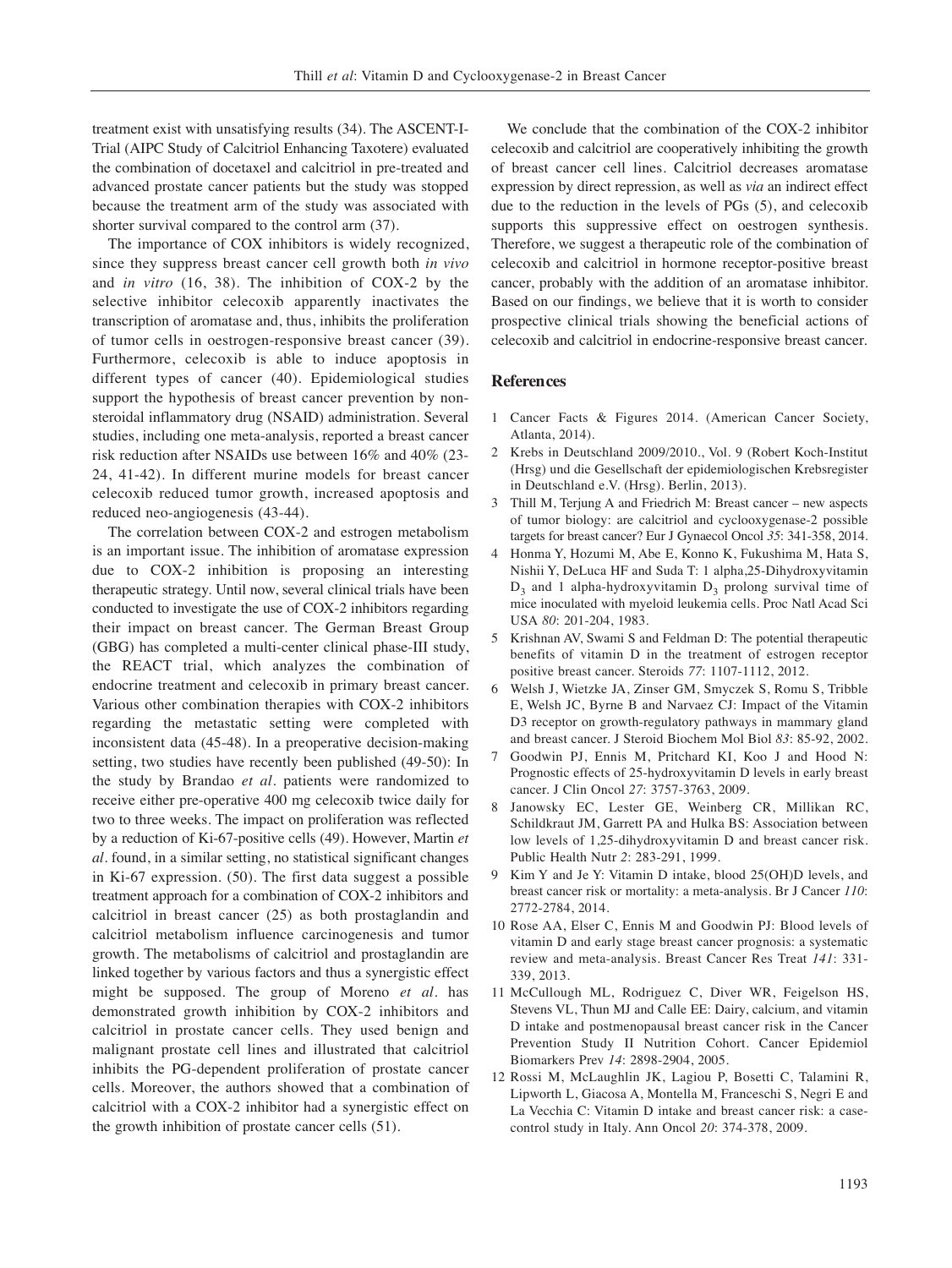- 13 Sperati F, Vici P, Maugeri-Sacca M, Stranges S, Santesso N, Mariani L, Giordano A, Sergi D, Pizzuti L, Di Lauro L, Montella M, Crispo A, Mottolese M and Barba M: Vitamin D supplementation and breast cancer prevention: a systematic review and meta-analysis of randomized clinical trials. PLoS One *8*: e69269, 2013.
- 14 Krishnan AV and Feldman D: Mechanisms of the anti-cancer and anti-inflammatory actions of vitamin D. Annu Rev Pharmacol Toxicol *51*: 311-336, 2011.
- 15 Krishnan AV, Trump DL, Johnson CS and Feldman D: The role of vitamin D in cancer prevention and treatment. Endocrinol Metab Clin North Am 39: 401-418, table of contents, 2010.
- 16 Hoellen F, Kelling K, Dittmer C, Diedrich K, Friedrich M and Thill M: Impact of cyclooxygenase-2 in breast cancer. Anticancer Res *31*: 4359-4367, 2011.
- 17 Yuan L, Jiang R, Yang Y, Ding S and Deng H: 1,25- Dihydroxyvitamin D3 inhibits growth of the breast cancer cell line MCF-7 and downregulates cytochrome P4501B1 through the COX-2/PGE2 pathway. Oncol Rep *28*: 2131-2137, 2012.
- 18 Chang SH, Liu CH, Conway R, Han DK, Nithipatikom K, Trifan OC, Lane TF and Hla T: Role of prostaglandin E2-dependent angiogenic switch in cyclooxygenase 2-induced breast cancer progression. Proc Natl Acad Sci USA *101*: 591-596, 2004.
- 19 Zha S, Yegnasubramanian V, Nelson WG, Isaacs WB and De Marzo AM: Cyclooxygenases in cancer: progress and perspective. Cancer Lett *215*: 1-20, 2004.
- 20 Ristimaki A, Sivula A, Lundin J, Lundin M, Salminen T, Haglund C, Joensuu H and Isola J: Prognostic significance of elevated cyclooxygenase-2 expression in breast cancer. Cancer Res *62*: 632-635, 2002.
- 21 Allott EH, Tse CK, Olshan AF, Carey LA, Moorman PG and Troester MA: Non-steroidal anti-inflammatory drug use, hormone receptor status, and breast cancer-specific mortality in the Carolina Breast Cancer Study. Breast Cancer Res Treat *147*: 415-421, 2014.
- 22 Harris RE, Chlebowski RT, Jackson RD, Frid DJ, Ascenseo JL, Anderson G, Loar A, Rodabough RJ, White E and McTiernan A: Breast cancer and nonsteroidal anti-inflammatory drugs: prospective results from the Women's Health Initiative. Cancer Res *63*: 6096-6101, 2003.
- 23 Harris RE, Namboodiri KK and Farrar WB: Nonsteroidal antiinflammatory drugs and breast cancer. Epidemiology *7*: 203- 205, 1996.
- 24 Sharpe CR, Collet JP, McNutt M, Belzile E, Boivin JF and Hanley JA: Nested case-control study of the effects of nonsteroidal anti-inflammatory drugs on breast cancer risk and stage. Br J Cancer *83*: 112-120, 2000.
- 25 Thill M, Hoellen F, Becker S, Dittmer C, Fischer D, Kummel S, Salehin D, Friedrich M, Koster F, Diedrich K and Cordes T: Expression of prostaglandin- and vitamin D-metabolising enzymes in benign and malignant breast cells. Anticancer Res *32*: 367-372, 2012.
- 26 Fischer D, Thome M, Becker S, Cordes T, Diedrich K, Friedrich M and Thill M: 25-Hydroxyvitamin  $D_3$  1alpha-hydroxylase splice variants in benign and malignant ovarian cell lines and tissue. Anticancer Res *29*: 3627-3633, 2009.
- 27 Thill M, Cordes T, Hoellen F, Becker S, Dittmer C, Kummel S, Salehin D, Friedrich M, Diedrich K and Koster F: Influence of calcitriol on prostaglandin- and vitamin D-metabolising enzymes in benign and malignant breast cell lines. Anticancer Res *32*: 359-365, 2012.
- 28 Cordes T, Hoellen F, Dittmer C, Salehin D, Kummel S, Friedrich M, Koster F, Becker S, Diedrich K and Thill M: Correlation of prostaglandin metabolizing enzymes and serum PGE<sub>2</sub> levels with vitamin D receptor and serum  $25(OH)_{2}D_{3}$ levels in breast and ovarian cancer. Anticancer Res *32*: 351- 357, 2012.
- 29 Thill M, Fischer D, Kelling K, Hoellen F, Dittmer C, Hornemann A, Salehin D, Diedrich K, Friedrich M and Becker S: Expression of vitamin D receptor (VDR), cyclooxygenase-2 (COX-2) and 15-hydroxyprostaglandin dehydrogenase (15- PGDH) in benign and malignant ovarian tissue and 25 hydroxycholecalciferol  $(25(OH<sub>2</sub>)D<sub>3</sub>)$  and prostaglandin E2 (PGE<sub>2</sub>) serum level in ovarian cancer patients. J Steroid Biochem Mol Biol *121*: 387-390, 2010.
- 30 Colston KW and Hansen CM: Mechanisms implicated in the growth regulatory effects of vitamin D in breast cancer. Endocr Relat Cancer *9*: 45-59, 2002.
- 31 Bocca C, Bozzo F, Bassignana A and Miglietta A: Antiproliferative effects of COX-2 inhibitor celecoxib on human breast cancer cell lines. Mol Cell Biochem *350*: 59-70, 2011.
- 32 Dai ZJ, Ma XB, Kang HF, Gao J, Min WL, Guan HT, Diao Y, Lu WF and Wang XJ: Antitumor activity of the selective cyclooxygenase-2 inhibitor, celecoxib, on breast cancer in Vitro and in Vivo. Cancer Cell Int *12*: 53, 2012.
- 33 Chen P, Hu P, Xie D, Qin Y, Wang F and Wang H: Meta-analysis of vitamin D, calcium and the prevention of breast cancer. Breast Cancer Res Treat *121*: 469-477, 2010.
- 34 Trump DL, Deeb KK and Johnson CS: Vitamin D: considerations in the continued development as an agent for cancer prevention and therapy. Cancer J *16*: 1-9, 2010.
- 35 Aparna R, Subhashini J, Roy KR, Reddy GS, Robinson M, Uskokovic MR, Venkateswara Reddy G and Reddanna P: Selective inhibition of cyclooxygenase-2 (COX-2) by 1alpha,25 dihydroxy-16-ene-23-yne-vitamin  $D_3$ , a less calcemic vitamin D analog. J Cell Biochem *104*: 1832-1842, 2008.
- 36 Masuda S and Jones G: Promise of vitamin D analogues in the treatment of hyperproliferative conditions. Mol Cancer Ther *5*: 797-808, 2006.
- 37 Scher HI, Jia X, Chi K, de Wit R, Berry WR, Albers P, Henick B, Waterhouse D, Ruether DJ, Rosen PJ, Meluch AA, Nordquist LT, Venner PM, Heidenreich A, Chu L and Heller G: Randomized, open-label phase III trial of docetaxel plus highdose calcitriol *versus* docetaxel plus prednisone for patients with castration-resistant prostate cancer. J Clin Oncol *29*: 2191- 2198, 2011.
- 38 Rozic JG, Chakraborty C and Lala PK: Cyclooxygenase inhibitors retard murine mammary tumor progression by reducing tumor cell migration, invasiveness and angiogenesis. Int J Cancer *93*: 497-506, 2001.
- 39 Diaz-Cruz ES, Shapiro CL and Brueggemeier RW: Cyclooxygenase inhibitors suppress aromatase expression and activity in breast cancer cells. J Clin Endocrinol Metab *90*: 2563-2570, 2005.
- 40 Jendrossek V: Targeting apoptosis pathways by Celecoxib in cancer. Cancer Lett *332*: 313-324, 2013.
- 41 Ashok V, Dash C, Rohan TE, Sprafka JM and Terry PD: Selective cyclooxygenase-2 (COX-2) inhibitors and breast cancer risk. Breast *20*: 66-70, 2011.
- 42 Khuder SA and Mutgi AB: Breast cancer and NSAID use: a meta-analysis. Br J Cancer *84*: 1188-1192, 2001.